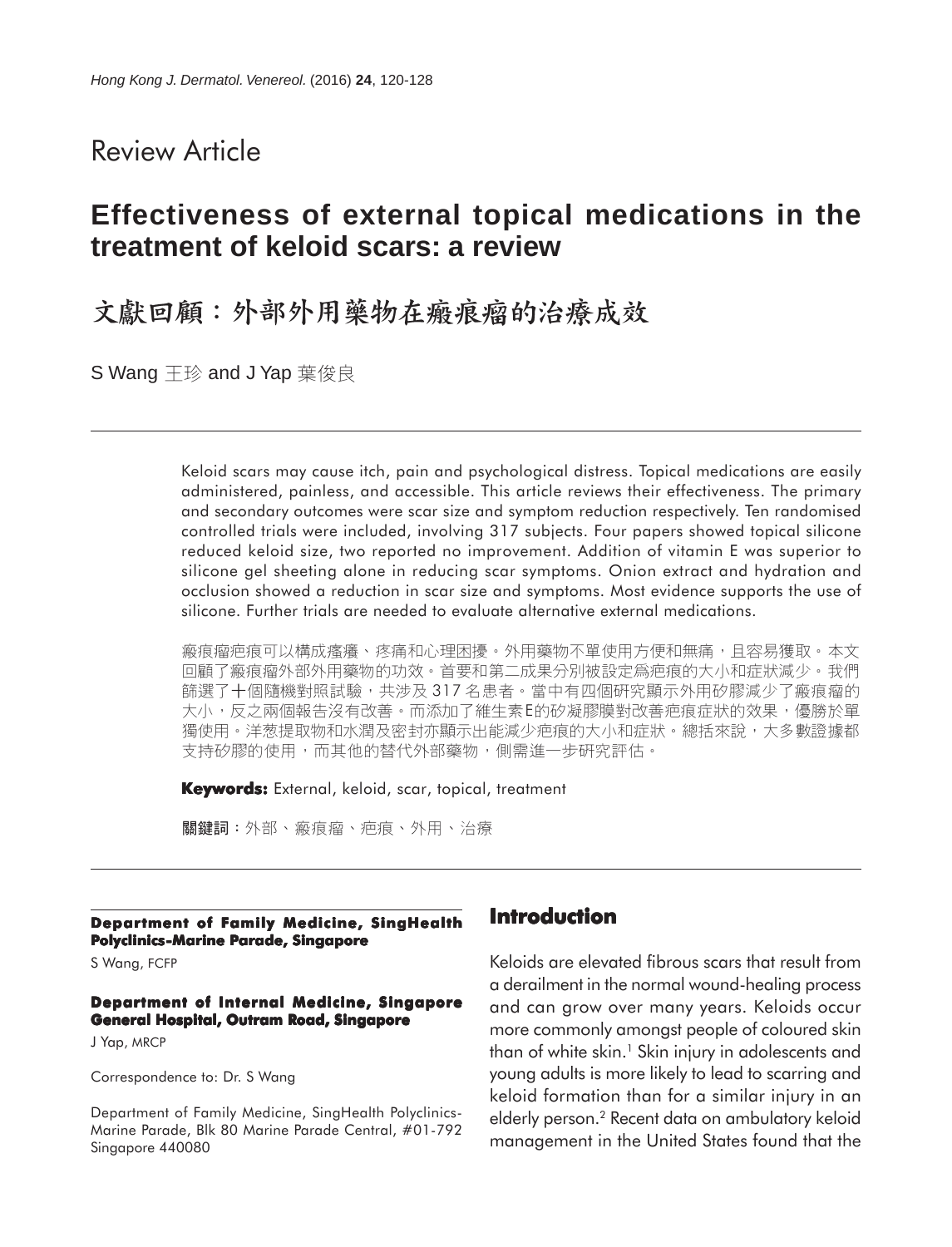mean age of patients seeking treatment was 36.6 years.3

Keloids, especially those longstanding (>10 years) and on non-visible areas of the body, are more likely to cause physical symptoms such as itch, pain, and movement restriction.3 Keloid symptoms also correlate positively with psychological issues such as poor satisfaction with appearance, shame of disease, and suffering.4

Being able to initiate effective first-line treatment for keloids will limit the utilisation of healthcare resources, value-add to the practice, and boost confidence in the long-term doctor-patient relationship. Treatment options for keloid scars range widely from external topical medications, to intra-lesional injections, radiation therapy, cryotherapy, laser therapy, and surgical excision. All of these modalities have demonstrated favourable treatment outcomes with comparable results.<sup>5</sup>

External topical medications are simple to administer, painless, and easily accessible. Patients are more amenable to external topical treatments, compared to more aggressive therapies, which can also be more painful and costly. To date, there has been no comprehensive evaluation of the data on the relative efficacies of the various external topical preparations in keloid management.

This article is an overview of the current external topical treatments for keloid scars, and evaluates the various therapies.

### **Materials and Methods**

Studies were identified through an electronic search of PubMed (through-January 2014) and the Cochrane library databases - Cochrane Central Register of Controlled Trials (no restrictions) and Cochrane Database Systematic Reviews (no restrictions). Articles containing the

following Mesh terms were included: keloid, scar, treatment, therapy, and therapeutics. This was further supplemented by reviewing bibliographies from the relevant articles.

Studies were included if they were (1) a randomised controlled trial (2) involved treatment of patients with established keloids (3) evaluated an external topical keloid treatment, and (4) written in the English language. Articles were excluded if (1) treatment was for hypertrophic scars alone, if (2) treatment was for fresh surgical wounds alone, or if (3) the treatment process involved surgical keloid excision.

The two authors assessed the relevance of each retrieved study independently, and decided whether it should be included in the analysis. Divergences were resolved by consensus. The analysis in this article is based on previously conducted studies, and does not involve any new studies of human or animal subjects performed by any of the authors.

Through the electronic database search, 131 abstracts were identified. By review of abstracts, 11 papers were selected for full text analysis. Fifteen further studies were found from the review of bibliographies of the relevant articles. Amongst these, a total of 10 studies fulfilled all the selection criteria and were included in the final analysis. The progress of the study selection is summarised in Figure 1.

Each chosen study was classified according to the following features (Scar type, participant numbers, intervention, outcome measures, follow-up, dropout rate, results). The overall methodological quality of each randomised controlled trial was appraised according to the Jadad scale.<sup>6</sup> Scoring took into account the methods of randomisation and blinding, and assessed for a description of withdrawals and dropouts. Scoring ranged from 0 to 5 points, with a higher score corresponding to a more rigorous trial.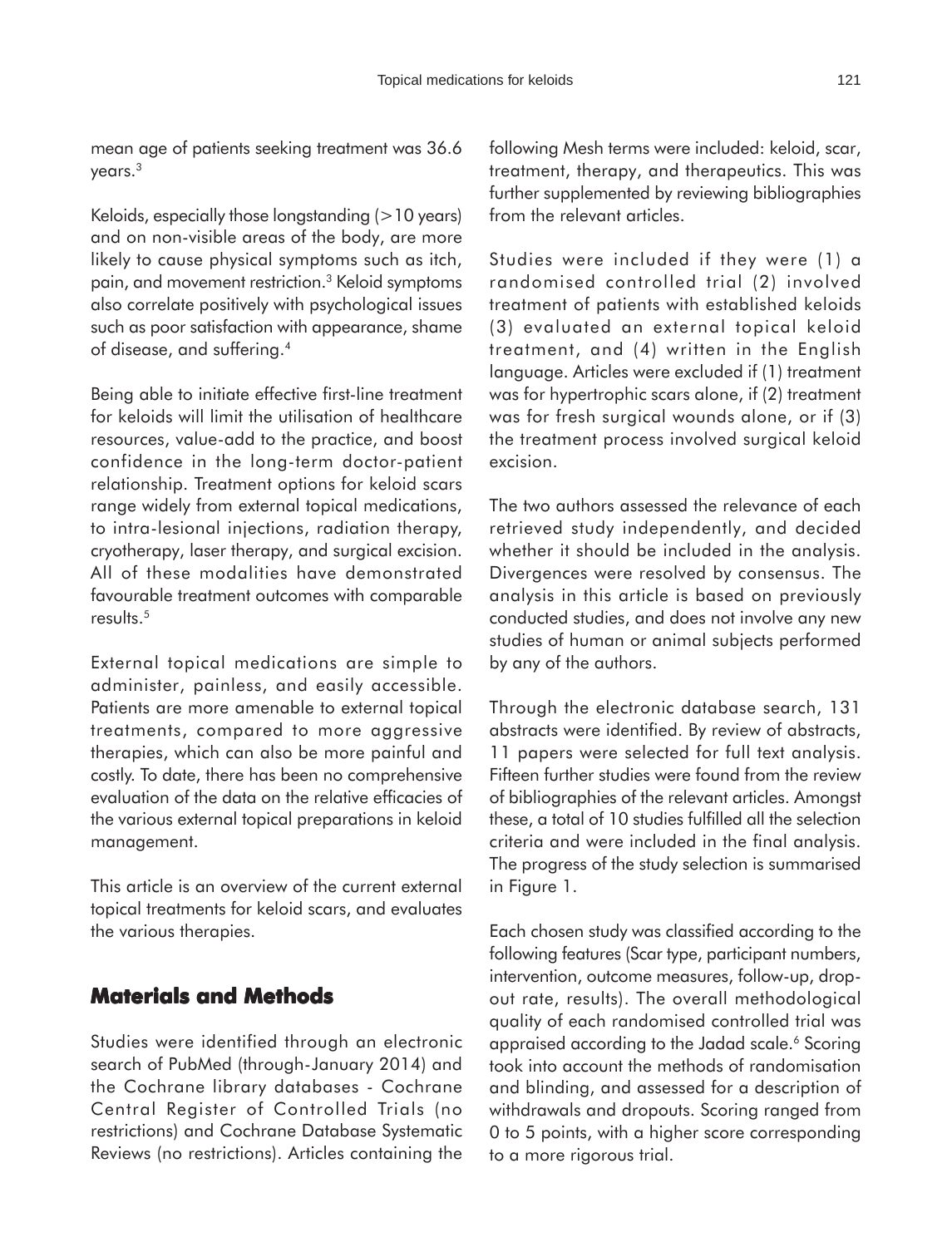The primary outcome studied was reduction in scar size. The secondary outcomes evaluated were symptoms pertaining to the keloid, including pain, and itch. The studies included were reported descriptively with continuous data presented as mean and standard deviation, and categorical data as frequency and percentage. P values where available were reported with a p<0.05 taken to be significant. The heterogeneity of the selected trials (different treatment, different outcome measures, difference in data reported) precluded the combined analysis of outcomes with the exception of two papers (Tan et al<sup>7</sup> and Gold<sup>8</sup>). This analysis was carried out using RevMan 5.3 (Copenhagen: The Nordic Cochrane Centre,

The Cochrane Collaboration, 2014) and a fixed-effect method was used to obtain risk ratios (RR) with 95% confidence intervals (CI) for the combined outcomes.

#### **Results**

All 10 included trials compared a topical treatment with either a control or another treatment. In total, there were 317 subjects aged 2-81 years. The studies spanned six countries, comprising of Asia<sup>7,16</sup> (2 studies), USA<sup>8,10,11,14,15</sup> (5 studies), Europe,<sup>12,13</sup> (2 studies), and South America (1 study).<sup>9</sup> All were single-centre trials with follow-up duration ranging from 2-5 months.



**Figure 1.** The process of the study selection.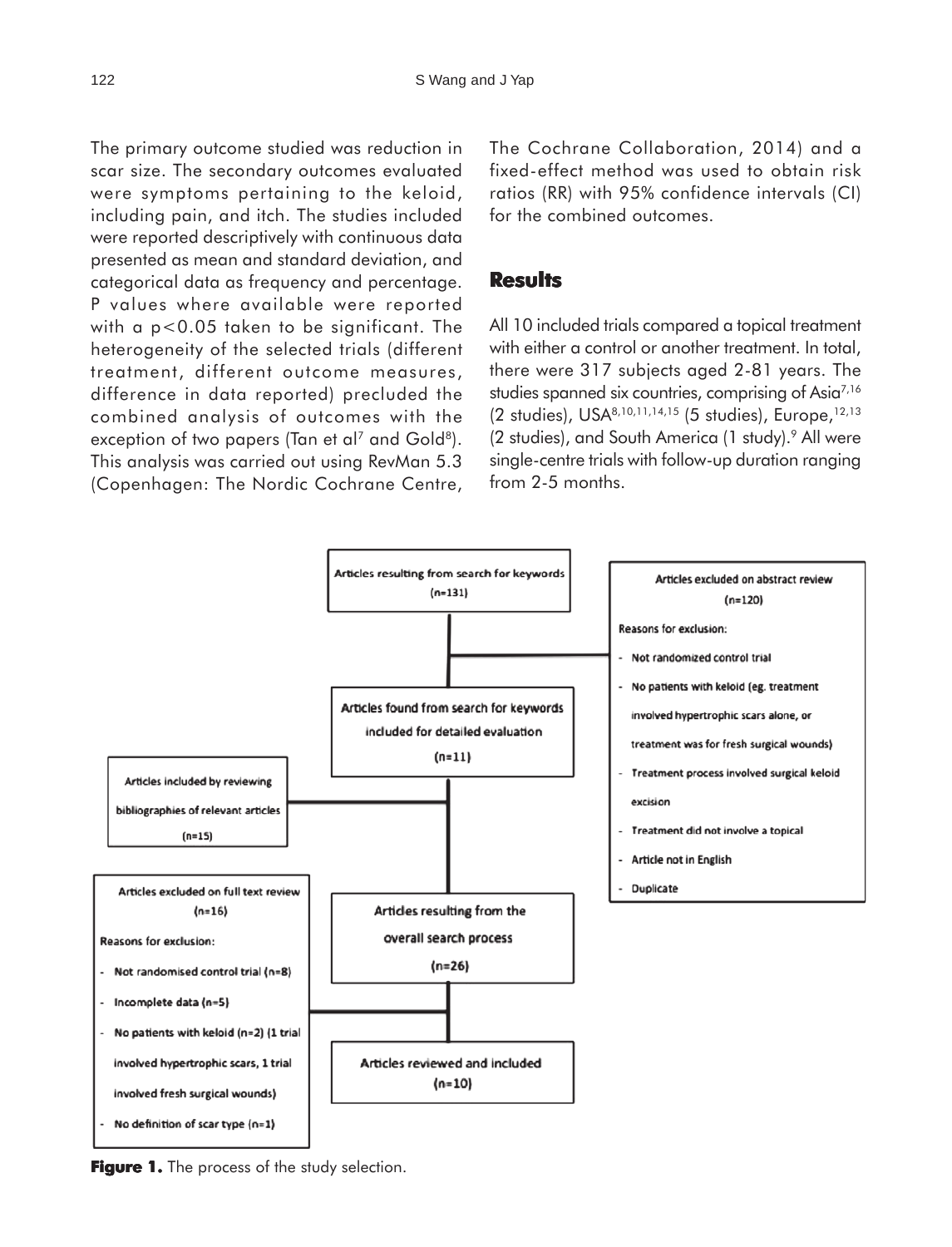Nine trials studied patients with hypertrophic scars and keloids.8-16 Amongst them, three studies reported the results for keloid scars separately.<sup>8,9,15</sup> One Asian paper focused solely on keloids.7 Six studies evaluated the use of topical silicone (in either the gel or sheet form).<sup>7-12</sup> One trial studied the use of a combination lotion containing 0.5% hydrocortisone, silicone and vitamin E (HSE).<sup>14</sup> Two papers investigated the use of onion extract gel (OE).13-14 Three other trials studied non-silicone gel,<sup>9</sup> hydrocolloid dressing,<sup>15</sup> and hydration with occlusion<sup>16</sup> respectively.

Amongst the trials, there was variation in the objective parameters used to determine the primary outcome of scar size reduction. These included scar elevation, length, width, and scar volume. Secondary outcome measures were also evaluated using several different measurement techniques and tools. This made pooling of the results difficult. The characteristics of each included study are summarised in Tables 1 to 4.

|  |  |  |  |  |  |  | Table 1. Silicone gel/gel sheet versus no treatment |
|--|--|--|--|--|--|--|-----------------------------------------------------|
|--|--|--|--|--|--|--|-----------------------------------------------------|

| <b>Author</b>                                  | <b>Scars</b>                       | Participant                                 | <b>Interventions</b>                                                                                               |                                       | <b>Outcome measures Follow Drop-</b>                   |                                                                    |      |                | <b>Results</b>                                                                                                                                                                                                                                                                               | <b>Jadad</b>   |
|------------------------------------------------|------------------------------------|---------------------------------------------|--------------------------------------------------------------------------------------------------------------------|---------------------------------------|--------------------------------------------------------|--------------------------------------------------------------------|------|----------------|----------------------------------------------------------------------------------------------------------------------------------------------------------------------------------------------------------------------------------------------------------------------------------------------|----------------|
|                                                | studied                            | no.                                         | Intervention                                                                                                       | Control                               | Objective                                              | Subjective -up                                                     |      | outs           |                                                                                                                                                                                                                                                                                              | score          |
|                                                |                                    | (keloids/                                   |                                                                                                                    | $(n=$ keloids/ $(n=$ keloids/         |                                                        |                                                                    |      | $n$ (%)        |                                                                                                                                                                                                                                                                                              |                |
|                                                |                                    | total)                                      | total)                                                                                                             | total)                                |                                                        |                                                                    |      |                |                                                                                                                                                                                                                                                                                              |                |
| Tan,<br>19997                                  | K ≥2yr                             | 20 pt with<br>40 K/20                       | S sheet<br>$(n=20/20)$                                                                                             | No treatment<br>$(n=20/20)$           | Size,<br>Photograph                                    | Pain, Itch,<br>Colour,<br>Texture                                  | 12wk | 3(15)          | - 12% in S arm achieved<br>$\geq$ 50% scar size<br>reduction ( $p > 0.05$ )                                                                                                                                                                                                                  | 1              |
| <sup>t</sup> Gold,<br>19948                    | K and HS,<br>split scar study      | 4/21                                        | S sheet<br>$(n=4/21)$                                                                                              | No treatment<br>$(n=4/21)$            | Thickness,<br>Photograph                               | Colour                                                             | 12wk | $\overline{0}$ | - 3 K had 'some improvement';<br>1 K had no change (p value *).                                                                                                                                                                                                                              | $\overline{2}$ |
| <sup>t</sup> De Oliveira,<br>2001 <sup>9</sup> | K and<br><b>HS</b><br>$\geq 3$ mth | 8 pt with<br>25 K/26 pt<br>with<br>41 scars | S sheet<br>$(n=8/16)$<br>scars)                                                                                    | No treatment<br>$(n=10/11)$<br>scars) | Length,<br>Width,<br>Intra-<br>cicatricial<br>pressure | Pain, Itch,<br>Colour,<br>Induration                               | 135d | $\overline{0}$ | - Reduced scar length and<br>width in S arms ( $p=0.001$ ).<br>- Reduced intracicatricial<br>pressure in S arms (p=0.045).<br>- Improved scar colour (p=0.001),<br>and induration (p<0.0001) in<br>S arm.<br>- No significant difference in pain<br>or itch in treatment arm vs<br>controls. | $\overline{2}$ |
| Chernoff,<br>200710                            | K, HS,<br>and<br>healing scars     | $*/30$ pt<br>with 60<br>scars               | S gel ( $n = \frac{*}{10}$ )<br>S sheet<br>$(n=\frac{*}{10})$<br>S gel day,<br>S sheet night<br>$(n=\frac{*}{10})$ | No<br>treatment<br>$(n=\frac{*}{30})$ | Elevation,<br>Photograph,<br>Punch biopsy              | Erythema,<br>Softening,<br>ltch,<br>Irritation,<br>Skin maceration | 90d  | $\mathbf 0$    | - Reduced scar elevation in gel<br>and gel sheet treatment arms vs<br>controls (p<0.001). Greater<br>reduction in scar elevation with<br>gel vs gel sheet.<br>- Reduced erythema (p<0.001),<br>itch, irritation or skin maceration<br>(p≤0.001) in gel and gel sheet<br>arms vs controls.    |                |

K=keloids; HS=hypertrophic scars; S=silicone; Pt=patient, vs=versus; yr=year; mth=month; wk=week; d=day \*not reported; <sup>t</sup>keloid outcomes analysed separately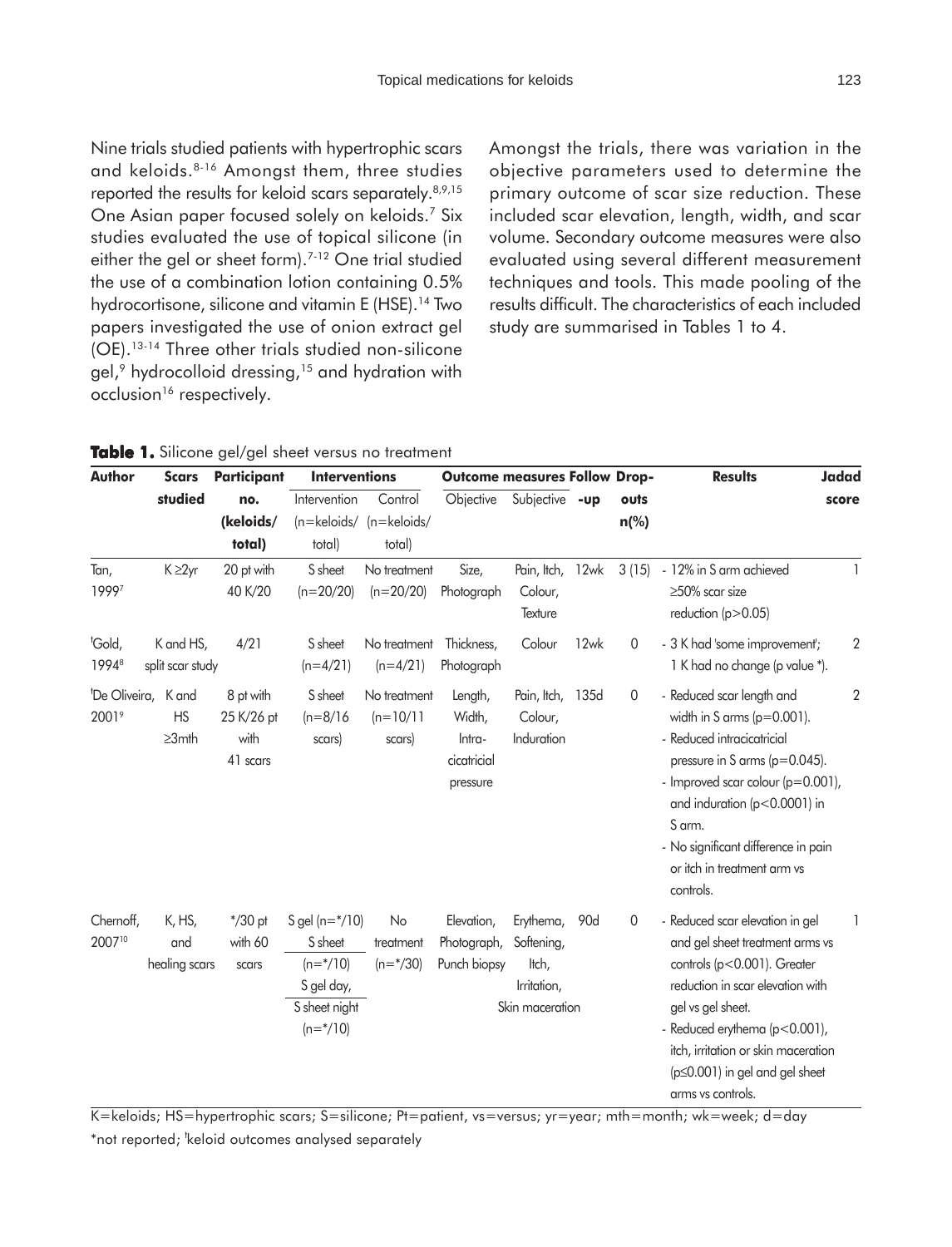| Author                               | Scars                     | Participant                | <b>Interventions</b>                               |                                      |                             | <b>Outcome measures Follow Drop-</b>                                        |     |                 | <b>Results</b>                                                                                                                                                                                                                                                      | <b>Jadad</b> |
|--------------------------------------|---------------------------|----------------------------|----------------------------------------------------|--------------------------------------|-----------------------------|-----------------------------------------------------------------------------|-----|-----------------|---------------------------------------------------------------------------------------------------------------------------------------------------------------------------------------------------------------------------------------------------------------------|--------------|
|                                      | studied                   | no.<br>(keloids/<br>total) | Intervention<br>$(n=$ keloids/<br>total)           | Control<br>$(n=$ keloids/<br>total)  | Objective                   | Subjective -up                                                              |     | outs<br>$n$ (%) |                                                                                                                                                                                                                                                                     | score        |
| Berman,<br>199911                    | K and<br>$HS \ge 7$ mth   | 22/32                      | S gel-filled<br>cushion<br>$(n=\frac{\ast}{16})$   | S gel sheet<br>$(n=\frac{\ast}{16})$ | Length,<br>Width,<br>Volume | Tenderness, 16wk<br>ltch,<br>Colour,<br>Induration,<br>Patient satisfaction |     | 9(28)           | - 53% volume reduction<br>with gel-filled cushion vs<br>36.3% with gel sheet<br>(sig change from baseline,<br>no significant difference between<br>treatment arms).<br>- Equal reduction in tenderness,<br>itch, and degree of softening<br>between treatment arms. | 2            |
| Palmieri,<br>1995 <sup>12</sup><br>. | K and HS,<br>$\geq 3$ mth | $*$ /80                    | Vit E<br>added S<br>gel sheet<br>$(n=\frac{4}{3})$ | S gel sheet<br>$(n=\frac{4}{40})$    | Photograph                  | Pain,<br>ltch                                                               | 8wk | $\overline{0}$  | - Results for scar size not reported<br>- 95% in Vit E arm vs 75% in<br>non-Vit E arm achieved<br>$>50\%$ symptom improvement<br>$(p<0.05)$ .                                                                                                                       | -3           |

**Table 2.** Comparison of the different types of external silicone preparations

K=keloids; HS=hypertrophic scars; S=silicone; Vit=vitamin; vs=versus; yr=year; mth=month; wk=week \*not reported

**Table 3.** Use of topical onion extract

| <b>Author</b>    | Scars                   | Participant                | <b>Interventions</b>                             |                                              | <b>Outcome measures Follow Drop-</b> |                                                                           |                 | <b>Results</b>                                                                                                                                                                                                                                                                                       | <b>Jadad</b> |
|------------------|-------------------------|----------------------------|--------------------------------------------------|----------------------------------------------|--------------------------------------|---------------------------------------------------------------------------|-----------------|------------------------------------------------------------------------------------------------------------------------------------------------------------------------------------------------------------------------------------------------------------------------------------------------------|--------------|
|                  | studied                 | no.<br>(keloids/<br>total) | Intervention<br>total)                           | Control<br>(n=keloids/ (n=keloids/<br>total) | Objective                            | Subjective -up                                                            | outs<br>$n$ (%) |                                                                                                                                                                                                                                                                                                      | score        |
| Koc,<br>200813   | K and<br>$HS \geq 1$ yr | 18/27                      | <b>iTAC</b><br>wkly x 4,<br>and OE<br>$(n=9/14)$ | <b>iTAC</b><br>wkly x 4<br>$(n=9/13)$        | Elevation,<br>Photograph Erythema,   | Pain, Itch, 20wk<br>Induration                                            | $\overline{0}$  | - 95.9% reduction in scar<br>elevation in OE arm vs<br>68.1% in iTAC alone<br>arm ( $p < 0.05$ ).<br>- Greater reduction in pain and<br>itch in the onion extract arm<br>(p value $*$ ).                                                                                                             | 2            |
| Perez,<br>201014 | K and HS                | 8 in final<br>analysis /20 | OE<br>$(n=4)$ in<br>final analysis/10) lotion    | Placebo<br>$(n=4)$ in<br>final analysis/10)  | Volume,<br>moisturising Photograph   | Cosmesis, 16wk<br>Pain, Itch,<br>Erythema,<br>Pigmentation,<br>Induration | 10(50)          | $-$ OE ( $p=0.01$ ) and placebo<br>$(p=0.02)$ both reduced scar<br>volume from baseline.<br>No significant difference<br>between groups.<br>- OE improved cosmetic<br>appearance $(p<0.01)$ ,<br>tenderness ( $p < 0.05$ ),<br>pigmentation (p<0.001),<br>and induration $(p<0.01)$<br>over placebo. | 4            |

K=keloids; HS=hypertrophic scars; S=silicone; iTAC=intralesional triamcinolone acetonide; OE=onion extract gel; Pt=patient, vs=versus; yr=year; wk=week; wkly= wkly=weekly \*not reported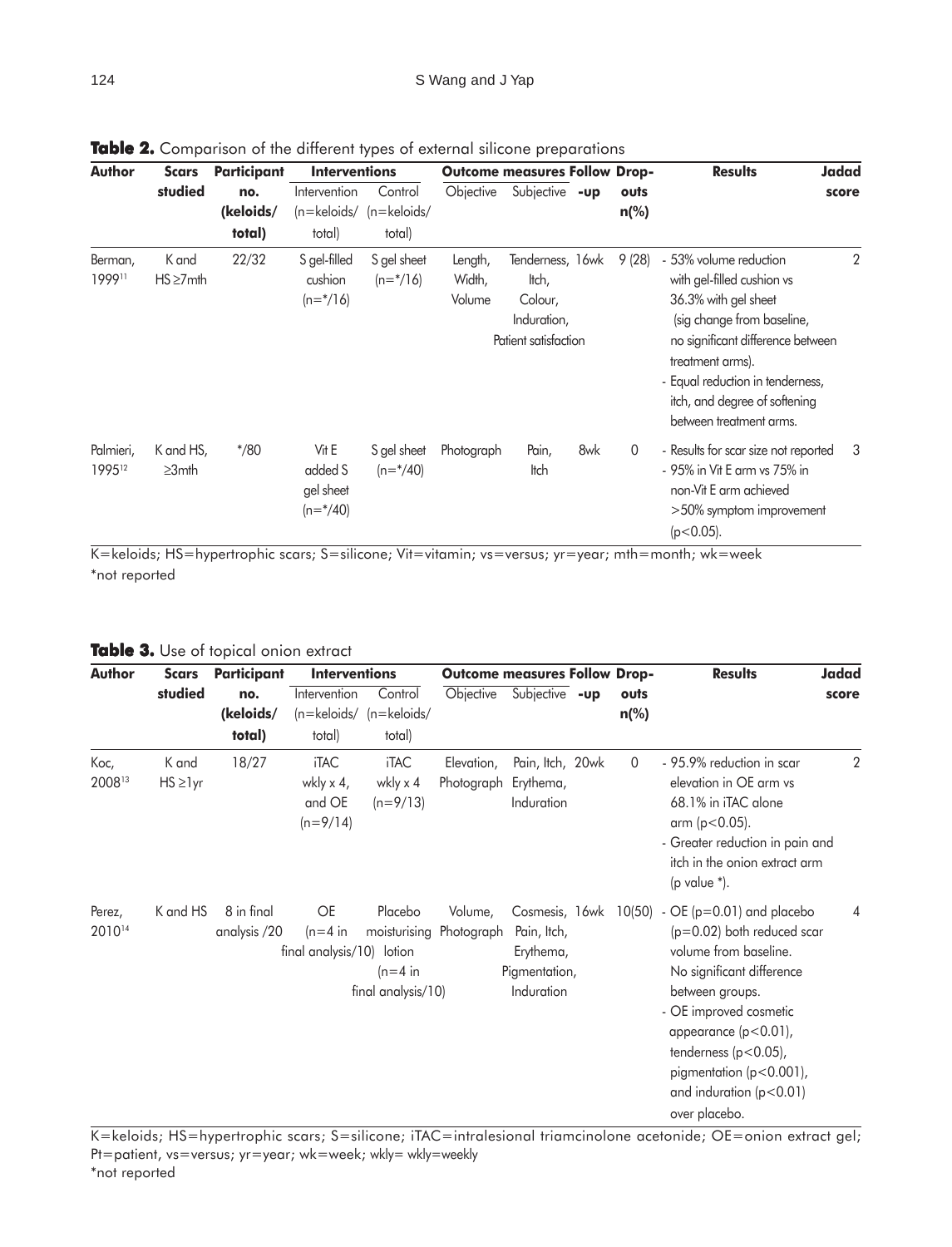| Author                                            | <b>Scars</b>                     | Participant                              | <b>Interventions</b>                                      |                                                                                             | <b>Outcome measures Follow Drop-</b>                   |                                                                                       |     |                        | <b>Results</b><br><b>Jadad</b>                                                                                                                                                                                                                                                                                                |
|---------------------------------------------------|----------------------------------|------------------------------------------|-----------------------------------------------------------|---------------------------------------------------------------------------------------------|--------------------------------------------------------|---------------------------------------------------------------------------------------|-----|------------------------|-------------------------------------------------------------------------------------------------------------------------------------------------------------------------------------------------------------------------------------------------------------------------------------------------------------------------------|
|                                                   | studied                          | no.<br>(keloids/<br>total)               | Intervention<br>total)                                    | Control<br>(n=keloids/ (n=keloids/<br>total)                                                | Objective                                              | Subjective -up                                                                        |     | outs<br>$n\frac{0}{0}$ | score                                                                                                                                                                                                                                                                                                                         |
| Perez,<br>201014                                  | K and HS                         | 7 in final<br>analysis/20                | $HSE(n=3)$<br>in final<br>analysis/10)                    | Placebo<br>moisturising Photograph Pain, Itch,<br>lotion<br>$(n=4$ in final<br>analysis/10) | Volume,                                                | Erythema,<br>Pigmentation,<br>Induration                                              |     |                        | Cosmesis, 16wk 10 (50) - HSE (p=0.01), and<br>4<br>placebo (p=0.02) both<br>reduced scar volume from<br>baseline. No significant<br>difference between groups.<br>- HSE improved cosmetic<br>appearance (p<0.01), erythema<br>$(p=0.01)$ , pigmentation<br>$(p<0.001)$ , and induration<br>(p<0.001) over placebo.            |
| <sup>t</sup> De<br>Oliveira,<br>2001 <sup>9</sup> | K and HS,<br>$\geq 3$ mth        | 8 pt with<br>25 K/26 pt<br>with 41 scars | sheet<br>$(n=7/$<br>14 scars)                             | Non-S gel No treatment<br>$(n=10/$<br>11 scars)                                             | Length,<br>Width,<br>Intra-<br>cicatricial<br>pressure | Pain, Itch, 135d<br>Colour,<br>Induration                                             |     | $\boldsymbol{0}$       | - Reduced scar length and<br>2<br>width in non-S arm $(p=0.001)$ .<br>- Reduced intra-cicatricial pressure<br>in non-S arms ( $p=0.045$ ).<br>- Improved scar colour (p=0.001),<br>and induration (p<0.0001) in<br>treatment arm vs controls.<br>- No significant difference in pain<br>or itch in treatment arm vs controls. |
| <sup>t</sup> Phillips,<br>199615                  | K and HS                         | 2/20                                     | dressin<br>$(n=1/10)$                                     | Hydrocolloid Moisturising<br>cream<br>$(n=1/10)$                                            | Elevation,<br>Transcutaneous<br>oxygen,<br>Photograph  | Pain,<br>ltch,<br>Erythema,<br>Pigmentation,<br>Pliability,<br>Oedema,<br>Vascularity | 8wk |                        | - No change outcome<br>2<br>measures for K.                                                                                                                                                                                                                                                                                   |
| Sawada,<br>199216                                 | K and HS.<br>Split scar<br>study | 4/31                                     | B-cream with<br>impermeable<br>plastic film<br>$(n=4/31)$ | Vaseline<br>$(n=4/31)$                                                                      | Elevation                                              | Pain, Itch, 20wk<br>Erythema,<br>Hardness                                             |     | $\mathbf 0$            | - Reduction in elevation, pain,<br>1<br>itch, erythema, and hardness<br>in B-cream arm vs controls<br>$(p<0.05)$ .                                                                                                                                                                                                            |

**Table 4.** Other non-silicone external topicals versus no treatment/moisteuriser

K=keloids; HS=hypertrophic scars; S=silicone; HSE=0.5% Hydrocortisone, Silicone, and Vitamin E lotion; B-cream=stearic acid, cetanol, liquid paraffin, lanolin, tri-ethanol, glycerin, water; Pt=patient, vs=versus; mth=month; wk=week \*not reported; <sup>t</sup>keloid outcomes analysed separately

| Study, Year (Reference)                        | <b>Silicone Gel/Sheet</b> |              | <b>Untreated Controls</b> |    |           | <b>Risk Ratio</b>               | <b>Risk Ratio</b>                                          |    |
|------------------------------------------------|---------------------------|--------------|---------------------------|----|-----------|---------------------------------|------------------------------------------------------------|----|
|                                                | Events                    | <b>Total</b> | Events                    |    |           | Total Weight M-H, Fixed, 95% CI | M-H, Fixed, 95% CI                                         |    |
| Tan et al, 1999 (7)                            |                           | 17           | $\Omega$                  | 17 | 50.0%     | 5.00 [0.26, 97.00]              |                                                            |    |
| Gold, 1994 (8)                                 |                           | 4            | 0                         | 4  |           | 50.0% 7.00 [0.47, 103.27]       |                                                            |    |
| <b>Total (95% CI)</b>                          |                           | 21           |                           |    | 21 100.0% | 6.00 [0.82, 43.72]              |                                                            |    |
| <b>Total events</b>                            |                           |              |                           |    |           |                                 |                                                            |    |
| Test for overall effect: $Z = 1.77$ (P = 0.08) |                           |              |                           |    |           |                                 | 0.02<br>0.1<br>10<br>Favours [control] Favours [treatment] | 50 |

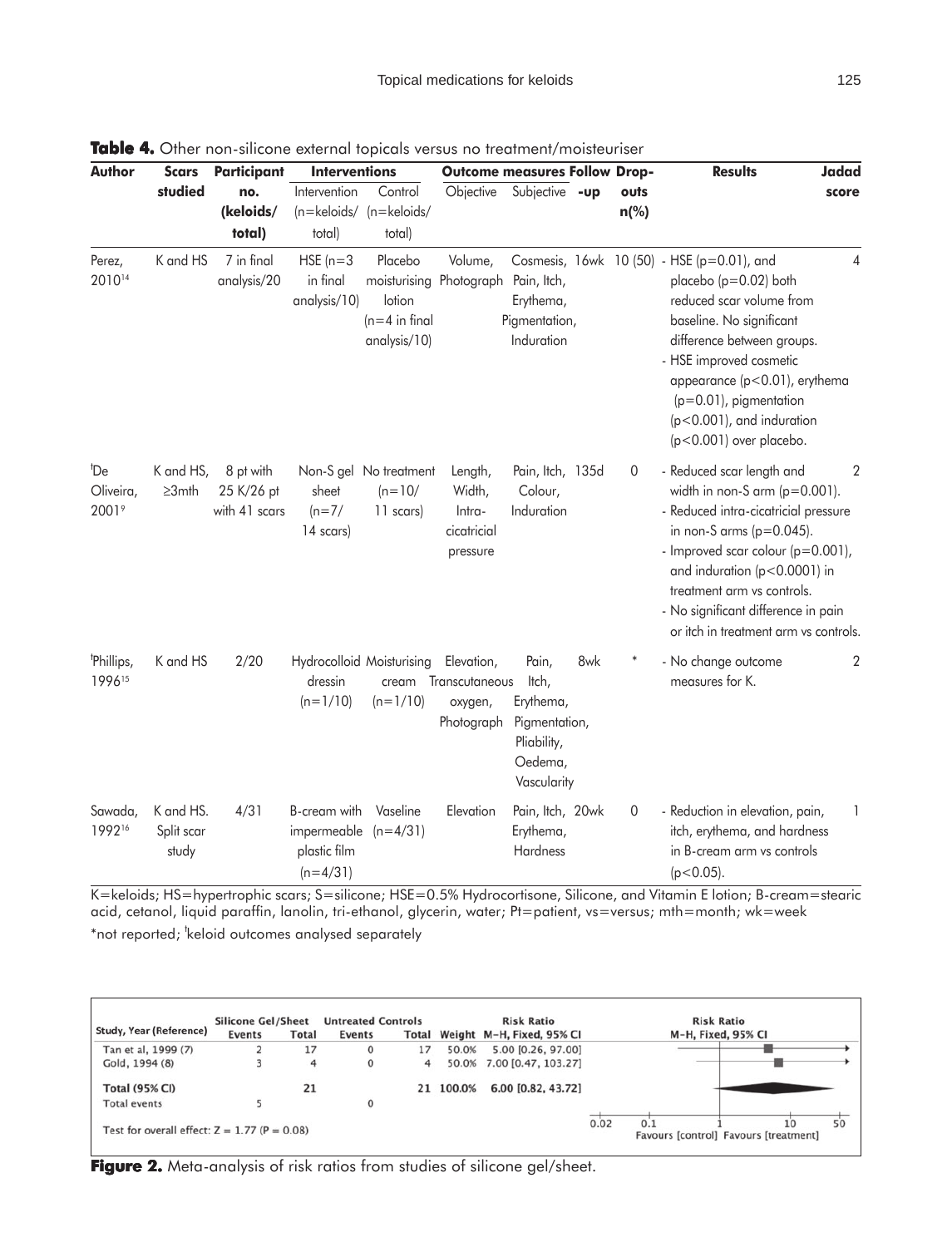# **Primary outcome**

Topical silicone (in the form of gel or gel sheeting) was found in three trials to reduce keloid size when compared to non-treatment.<sup>8-10</sup> However, one study showed that topical silicone gel was no better than untreated controls.7 A combined analysis of outcomes from two of these papers (Tan et al, $^7$  and Gold<sup>8</sup>) showed an overall trend towards improvement (Figure 2), although this was not statistically significant (RR 6; 95%CI 0.82-43.72).

HSE was equivalent to placebo.<sup>14</sup> Another trial reported silicone gel and non-silicone gel to be equally effective.<sup>9</sup> Silicone gel was found to be inferior to intralesional triamcinolone acetonide ( $iTAC$ ) in one paper.<sup>7</sup>

The relative efficacy of the various types of topical silicone was evaluated in two papers,<sup>11,12</sup> of which neither showed any difference. The gel sheet and gel-filled cushion had equal effect.<sup>11</sup> There was a trend towards decreased scar height with silicone gel as compared to silicone gel sheeting, but this was not statistically significant.<sup>10</sup> OE as used alone is no better than placebo.<sup>14</sup> However when used in combination with iTAC, OE produced better reductions in scar elevation.<sup>13</sup> Hydrocolloid dressing showed no benefit over moisturising cream,15 while hydration and occlusion treatment was superior to simple Vaseline.<sup>16</sup> Non-silicone gel was better than placebo.<sup>9</sup>

# **Secondary outcomes**

One study reported reduction in scar-associated symptoms with topical silicone (in the form of gel and gel sheeting) compared with untreated controls.<sup>10</sup> HSE was better than placebo.<sup>14</sup> One paper found silicone gel sheet no better than untreated controls in reducing pain or itch, but effective in reducing scar color and induration.<sup>9</sup>

Silicone gel-filled cushion was as effective as the gel sheet in producing symptomatic improvement.<sup>11</sup> However, silicone gel sheets added with vitamin E was superior to simple silicone gel sheets.<sup>12</sup> One trial found non-silicone gel sheeting as effective as silicone gel sheeting in reducing scar color and induration.<sup>9</sup>

OE improved keloid symptoms when used as a stand-alone,<sup>14</sup> or in combination with iTAC.<sup>13</sup> Hydration and occlusion was effective in reducing scar symptoms.<sup>16</sup>

# **Discussion**

To our knowledge, this is the first comprehensive review on the external topical treatments available for keloid scars. A recent review on poststernotomy keloids focused mainly on non-topical as well as intra-lesional therapies.17 These included surgery, laser treatment, intra-lesional triamcinolone and intra-lesional 5-fluorouracil.

Amongst the various external topical treatments, the use of topical silicone to treat keloid disease is the best-studied. The precise mechanism of action of silicone is unknown; but silicone is believed to function in a manner analogous to the stratum corneum, acting as an impermeable membrane to promote cutaneous hydration.<sup>18</sup>

The appeal of topical silicone lies in its ready availability, ease of use, and good safety profile. Silicone gel is more convenient to administer compared with gel sheeting, which has to be worn for 10-24 hours daily. Our review has demonstrated topical silicone to be effective in reducing the size and symptoms of keloids. However, evidence regarding the most superior preparation of topical silicone is inconclusive.

Data is lacking on the relative efficacy of topical silicone compared with other treatment modalities. There was only one study here comparing topical silicone gel to iTAC, but the sample size was small.<sup>7</sup> A meta-analysis of 70 treatment series for keloids and hypertrophic scars did not show any statistically significant differences between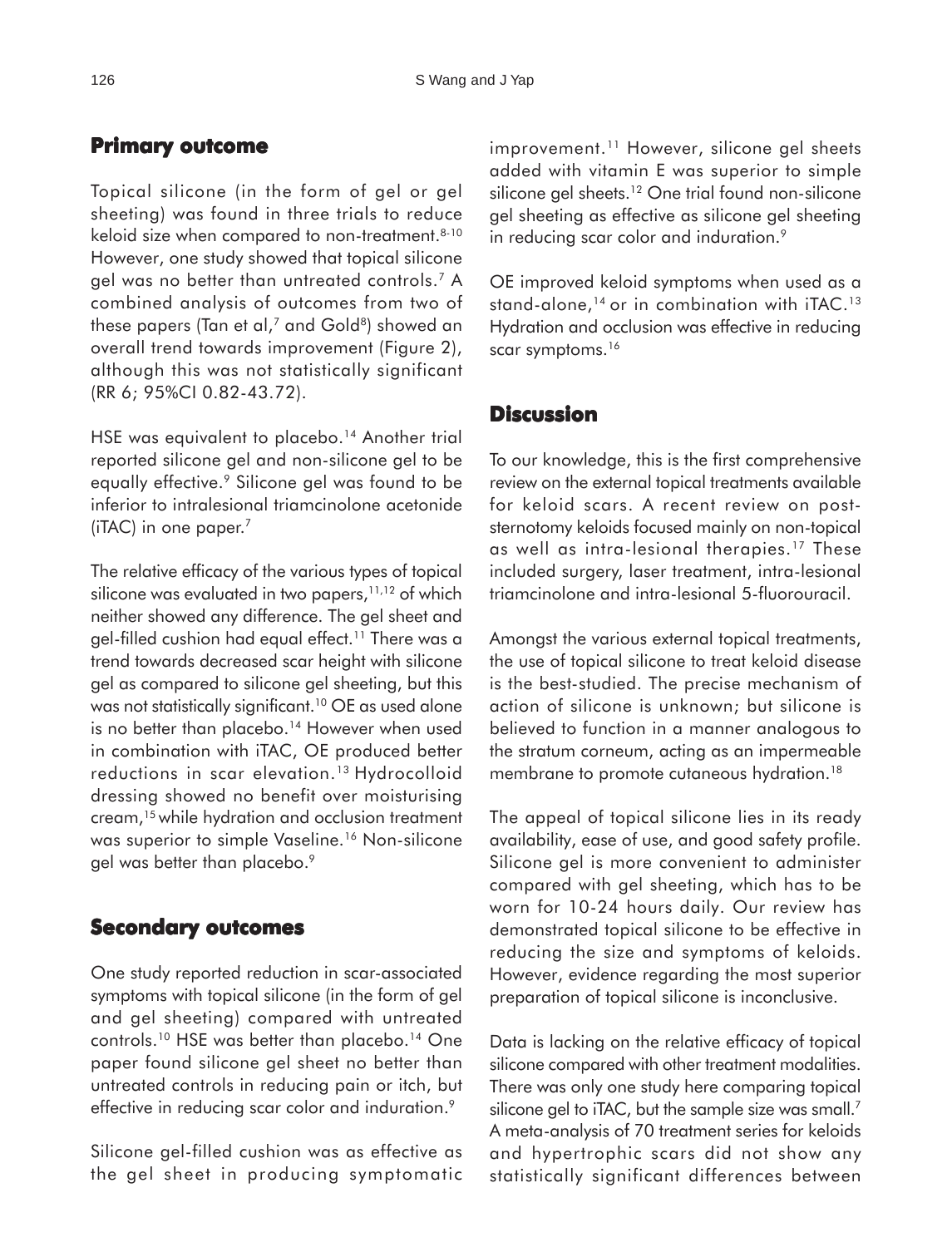treatment outcomes of the various therapeutic modalities.5 However, this study did not analyze the outcomes for keloids and hypertrophic scars separately. In addition, the paper did not include any trials that directly compared external topical therapy with a non-topical treatment modality.

From our review, OE has shown promising initial results in the treatment of established keloids. To date however, the number of randomised controlled clinical trials done in this aspect is limited. The use of OE has also been evaluated in the area of scar prevention, with conflicting results.19-21

Imiquimod 5% cream and corticosteroid ointment has been tested as adjuvants to surgical excision. A pilot study using imiquimod cream after shaveexcision did not reduce keloid recurrence rate.<sup>22</sup> A case series combining corticosteroid injection and ointment application after keloid excision demonstrated reduced recurrence rate.<sup>23</sup> No trials have been done to assess imiquimod or external corticosteroid preparations alone as a first-line treatment modality.

The effectiveness of alternative external topical remedies such as mugwort lotion, *Centella asiatica* extract, topical vitamin E, adhesive taping, and massage therapy have not been borne out in randomised controlled trials.

There are several limitations noted. Firstly, several trials included a mixture of subjects with keloids and hypertrophic scars. These two entities differ in their natural histories and treatment responses. Hypertrophic scars remain confined to the original wound site and regress with time, whilst keloids have the potential to grow beyond the margins of injury and proliferate indefinitely.<sup>24,25</sup> Secondly, the majority of the trials had small sample sizes and assessed only short-term outcomes. The long-term efficacy of topical keloid treatment remains to be further evaluated. Thirdly, there were subtle differences in the primary outcomes of the two trials chosen for combined analysis, although this

was unlikely to make a difference to the overall treatment effect. Finally, several trials were not blinded and this may introduce bias, especially when assessing secondary outcomes, which may be subjective.

## **Conclusion**

This review highlights that different external topical treatments have shown varying efficacies for the treatment of keloids. Most evidence exists for the use of topical silicone in the reduction of keloid size. More rigorously designed randomised controlled trials with larger sample sizes and longer durations of follow-up are needed to evaluate the other external topical treatments. Keloid therapy combining different treatment modalities is another promising area of research.

### **Acknowledgements**

No funding was received for this study. All names authors meet the ICMJE criteria for authorship for this manuscript, take responsibility for the integrity of the work as a whole, and have given final approval to the version to be published.

## **Conflict of interest interest**

Both authors declare that they have no conflict of interest.

## **References**

- 1. Taylor SC. Epidemiology of skin diseases in people of color. Cutis 2003;71:271-5.
- 2. Ashcroft GS, Horan MA, Ferguson MW. Aging alters the inflammatory and endothelial cell adhesion molecule profiles during human cutaneous wound healing. Lab Invest 1998;78:47-58.
- 3. Davis SA, Feldman SR, McMichael AJ. Management of keloids in the United States, 1990-2009: an analysis of the National Ambulatory Medical Care Survey. Dermatol Surg 2013;39:988-94.